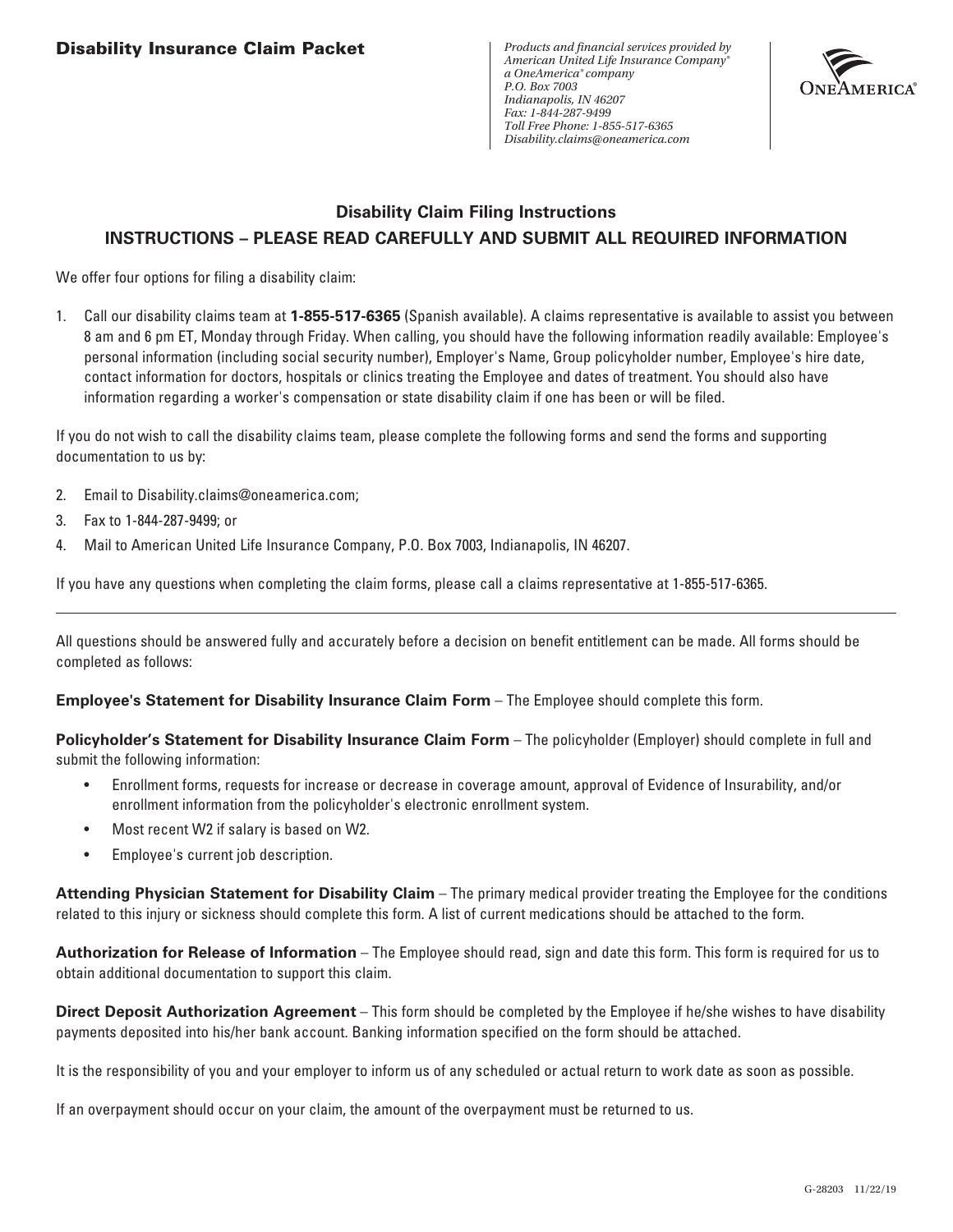### **Employee's Statement for Disability Insurance Claim Form**

Claim is being filed for:

 $\Box$  Short-Term Disability

□ Long-Term Disability



| To Be Completed By Employee (please print)                                                                               |           |                            |                                                                       |                                                         |                                                                                                                                         |  |
|--------------------------------------------------------------------------------------------------------------------------|-----------|----------------------------|-----------------------------------------------------------------------|---------------------------------------------------------|-----------------------------------------------------------------------------------------------------------------------------------------|--|
| Write "NA" in non-applicable sections.                                                                                   |           |                            |                                                                       |                                                         | If the claim form is not completed in full, determination of benefits will be delayed until all required information has been received. |  |
| 1. Employee's Name                                                                                                       |           |                            | 2. Social Security Number                                             |                                                         |                                                                                                                                         |  |
|                                                                                                                          |           |                            |                                                                       |                                                         |                                                                                                                                         |  |
| Street/Box/Apt.                                                                                                          |           |                            | 3. Phone Number                                                       |                                                         |                                                                                                                                         |  |
| City, State, Zip                                                                                                         |           |                            | 4. Email Address                                                      |                                                         |                                                                                                                                         |  |
|                                                                                                                          |           |                            |                                                                       |                                                         |                                                                                                                                         |  |
| 5. Height                                                                                                                | 6. Weight |                            | 7. Gender                                                             | $\Box$ Female                                           | 8. Date of Birth                                                                                                                        |  |
| 9. Employer's Name                                                                                                       |           |                            | Male<br>10. Employer's Address                                        |                                                         |                                                                                                                                         |  |
|                                                                                                                          |           |                            |                                                                       |                                                         |                                                                                                                                         |  |
| 11. Employer's Phone Number                                                                                              |           |                            | City, State, Zip                                                      |                                                         |                                                                                                                                         |  |
|                                                                                                                          |           |                            |                                                                       |                                                         |                                                                                                                                         |  |
| 12. Occupation                                                                                                           |           | 13. List Occupation Duties | Salaried $\Box$ Executive<br>Hourly<br>$\Box$ Management $\Box$ Union |                                                         |                                                                                                                                         |  |
| 14. Date of accident or first symptoms                                                                                   |           | 15. Date Last Worked       | 16. Are you unable to work due to (check one)                         |                                                         |                                                                                                                                         |  |
|                                                                                                                          |           |                            | $\Box$ Accidental Injury $\Box$ Illness $\Box$ Pregnancy              |                                                         |                                                                                                                                         |  |
| 17. Date you returned to work                                                                                            |           |                            | 18. If you have not returned to work, date you expect to return       |                                                         |                                                                                                                                         |  |
|                                                                                                                          |           | Full-Time $\Box$ Part-Time |                                                                       |                                                         | $\Box$ Full-Time $\Box$ Part-Time                                                                                                       |  |
| 19. Describe in detail, when, where and how accidental injury occurred, or nature of disability and first symptoms       |           |                            |                                                                       |                                                         |                                                                                                                                         |  |
| 20. Is your accidental injury or illness related to your occupation?   21. Have you filed a Worker's Compensation Claim? |           |                            |                                                                       |                                                         |                                                                                                                                         |  |
| $\Box$ Yes $\Box$ No                                                                                                     |           |                            | $\Box$ Yes $\Box$ No<br>If no, do you intend to? $\Box$ Yes $\Box$ No |                                                         |                                                                                                                                         |  |
| If yes, explain:                                                                                                         |           |                            | If no, explain:                                                       |                                                         |                                                                                                                                         |  |
|                                                                                                                          |           |                            |                                                                       |                                                         |                                                                                                                                         |  |
| 22. When were you first treated for your accidental injury or illness?                                                   |           |                            |                                                                       |                                                         |                                                                                                                                         |  |
| Hospital                                                                                                                 |           | Address/Phone Number       |                                                                       |                                                         | Date(s)                                                                                                                                 |  |
|                                                                                                                          |           |                            |                                                                       |                                                         |                                                                                                                                         |  |
| Doctor                                                                                                                   |           | Address/Phone Number       | Date(s)                                                               |                                                         |                                                                                                                                         |  |
| 23. Have you ever had same or similar condition in the past?                                                             |           |                            |                                                                       |                                                         |                                                                                                                                         |  |
| $\Box$ Yes<br>$\Box$ No                                                                                                  |           |                            |                                                                       | If yes, list name and address of Hospital/Doctor below. |                                                                                                                                         |  |
| Hospital                                                                                                                 |           | Address/Phone Number       | Date(s)                                                               |                                                         |                                                                                                                                         |  |
|                                                                                                                          |           |                            |                                                                       |                                                         |                                                                                                                                         |  |
| Doctor                                                                                                                   |           | Address/Phone Number       |                                                                       |                                                         | Date(s)                                                                                                                                 |  |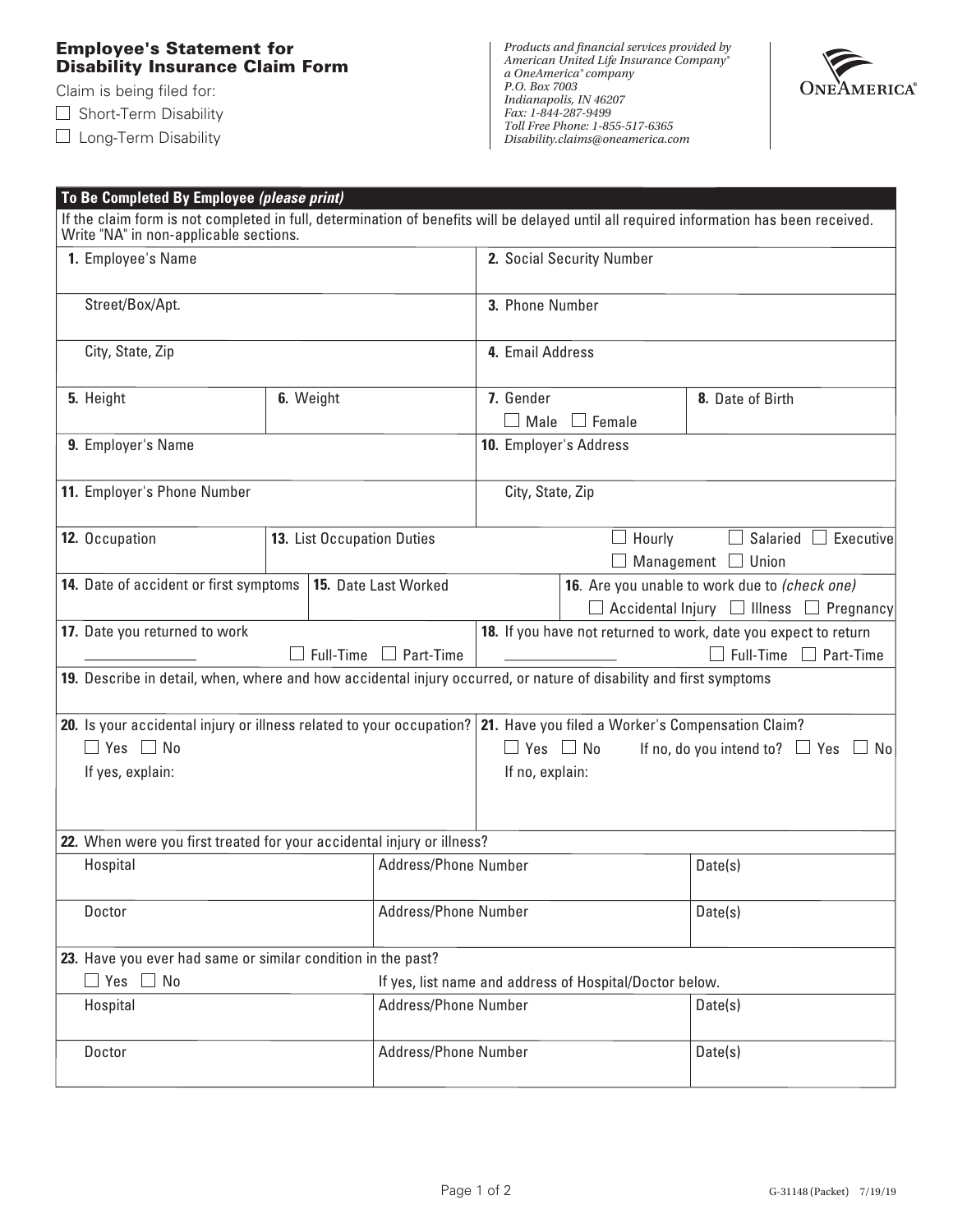### **Employee's Statement for Disability Insurance Claim Form**

Claim is being filed for:

 $\Box$  Short-Term Disability

□ Long-Term Disability



| <b>Employee Name</b>                                                                                                                                                                                                                                                                                                                                                                                                                                                                                                                                                                                                                                                                                                  | <b>Employer Name and Policy Number</b>                                                                                                                                                                                                                                                                                                                            |  |  |  |  |  |
|-----------------------------------------------------------------------------------------------------------------------------------------------------------------------------------------------------------------------------------------------------------------------------------------------------------------------------------------------------------------------------------------------------------------------------------------------------------------------------------------------------------------------------------------------------------------------------------------------------------------------------------------------------------------------------------------------------------------------|-------------------------------------------------------------------------------------------------------------------------------------------------------------------------------------------------------------------------------------------------------------------------------------------------------------------------------------------------------------------|--|--|--|--|--|
| 24. Are you receiving any of the following? (check each benefit you are receiving)                                                                                                                                                                                                                                                                                                                                                                                                                                                                                                                                                                                                                                    |                                                                                                                                                                                                                                                                                                                                                                   |  |  |  |  |  |
| Amount<br><b>Begin Date</b><br><b>End Date</b>                                                                                                                                                                                                                                                                                                                                                                                                                                                                                                                                                                                                                                                                        | <b>End Date</b><br>Amount<br><b>Begin Date</b>                                                                                                                                                                                                                                                                                                                    |  |  |  |  |  |
| Worker's                                                                                                                                                                                                                                                                                                                                                                                                                                                                                                                                                                                                                                                                                                              | $\Box$ Unemployment                                                                                                                                                                                                                                                                                                                                               |  |  |  |  |  |
| Compensation                                                                                                                                                                                                                                                                                                                                                                                                                                                                                                                                                                                                                                                                                                          |                                                                                                                                                                                                                                                                                                                                                                   |  |  |  |  |  |
| $\Box$ Social Security/<br>$\frac{1}{2}$ $\frac{1}{2}$ $\frac{1}{2}$ $\frac{1}{2}$ $\frac{1}{2}$ $\frac{1}{2}$ $\frac{1}{2}$ $\frac{1}{2}$ $\frac{1}{2}$ $\frac{1}{2}$ $\frac{1}{2}$ $\frac{1}{2}$ $\frac{1}{2}$ $\frac{1}{2}$ $\frac{1}{2}$ $\frac{1}{2}$ $\frac{1}{2}$ $\frac{1}{2}$ $\frac{1}{2}$ $\frac{1}{2}$ $\frac{1}{2}$ $\frac{1}{2}$                                                                                                                                                                                                                                                                                                                                                                        | $\Box$ Other                                                                                                                                                                                                                                                                                                                                                      |  |  |  |  |  |
| Veteran's Administration                                                                                                                                                                                                                                                                                                                                                                                                                                                                                                                                                                                                                                                                                              | (Retirement Income)                                                                                                                                                                                                                                                                                                                                               |  |  |  |  |  |
| <b>State Disability</b><br><u> 1980 - Andrea Barbara, poeta esta</u><br>$\Box$                                                                                                                                                                                                                                                                                                                                                                                                                                                                                                                                                                                                                                        | $\frac{1}{2}$ $\frac{1}{2}$ $\frac{1}{2}$ $\frac{1}{2}$ $\frac{1}{2}$ $\frac{1}{2}$ $\frac{1}{2}$ $\frac{1}{2}$ $\frac{1}{2}$ $\frac{1}{2}$ $\frac{1}{2}$ $\frac{1}{2}$ $\frac{1}{2}$ $\frac{1}{2}$ $\frac{1}{2}$ $\frac{1}{2}$ $\frac{1}{2}$ $\frac{1}{2}$ $\frac{1}{2}$ $\frac{1}{2}$ $\frac{1}{2}$ $\frac{1}{2}$<br>$\Box$ Auto Insurance<br>Wage Replacement* |  |  |  |  |  |
| $\Box$ Vacation/Sick/PTO                                                                                                                                                                                                                                                                                                                                                                                                                                                                                                                                                                                                                                                                                              | *If yes, give name and address of Insurer below.                                                                                                                                                                                                                                                                                                                  |  |  |  |  |  |
| Insurer Name(s)                                                                                                                                                                                                                                                                                                                                                                                                                                                                                                                                                                                                                                                                                                       | <b>Address</b>                                                                                                                                                                                                                                                                                                                                                    |  |  |  |  |  |
|                                                                                                                                                                                                                                                                                                                                                                                                                                                                                                                                                                                                                                                                                                                       |                                                                                                                                                                                                                                                                                                                                                                   |  |  |  |  |  |
| 25. Marital Status                                                                                                                                                                                                                                                                                                                                                                                                                                                                                                                                                                                                                                                                                                    | 27. Spouse Date of Birth<br>26. If Married, Spouse Name and SSN                                                                                                                                                                                                                                                                                                   |  |  |  |  |  |
| $\Box$ Single $\Box$ Married $\Box$ Divorced $\Box$ Widowed                                                                                                                                                                                                                                                                                                                                                                                                                                                                                                                                                                                                                                                           |                                                                                                                                                                                                                                                                                                                                                                   |  |  |  |  |  |
| 28. Is Spouse Employed? 29. List children under age 25 (Names and Dates of Birth)                                                                                                                                                                                                                                                                                                                                                                                                                                                                                                                                                                                                                                     |                                                                                                                                                                                                                                                                                                                                                                   |  |  |  |  |  |
| $\Box$ Yes $\Box$ No                                                                                                                                                                                                                                                                                                                                                                                                                                                                                                                                                                                                                                                                                                  |                                                                                                                                                                                                                                                                                                                                                                   |  |  |  |  |  |
| <b>Tax Withholding</b>                                                                                                                                                                                                                                                                                                                                                                                                                                                                                                                                                                                                                                                                                                |                                                                                                                                                                                                                                                                                                                                                                   |  |  |  |  |  |
| If benefits are approved, do you want federal income taxes withheld from your payments? $\Box$ Yes $\Box$ No                                                                                                                                                                                                                                                                                                                                                                                                                                                                                                                                                                                                          |                                                                                                                                                                                                                                                                                                                                                                   |  |  |  |  |  |
| If yes, complete the following:                                                                                                                                                                                                                                                                                                                                                                                                                                                                                                                                                                                                                                                                                       |                                                                                                                                                                                                                                                                                                                                                                   |  |  |  |  |  |
| I request federal income tax withholding from my sick pay payments. I want the following amount withheld from each payment:                                                                                                                                                                                                                                                                                                                                                                                                                                                                                                                                                                                           |                                                                                                                                                                                                                                                                                                                                                                   |  |  |  |  |  |
| $\frac{1}{2}$ Weekly (short-term disability) $\Box$ Monthly (long-term disability)                                                                                                                                                                                                                                                                                                                                                                                                                                                                                                                                                                                                                                    |                                                                                                                                                                                                                                                                                                                                                                   |  |  |  |  |  |
| The minimum amount we can withhold is \$20 per week from weekly payments or \$88 per month for monthly payments. Amounts<br>entered must be in whole dollar amounts. (For example, \$35 not \$34.50) Tax withholding cannot reduce the net amount of each sick<br>pay payment to less than \$10.00. This designation will remain in effect until you change or revoke it. You may change or revoke<br>Federal Tax Withholding by providing an updated IRS W-4S form to us. Please refer to IRS form W-4S for additional information. If<br>you elect not to have federal income tax withheld, you remain liable to pay your taxes for the taxable portion of these payments.                                          |                                                                                                                                                                                                                                                                                                                                                                   |  |  |  |  |  |
| <b>Signature</b>                                                                                                                                                                                                                                                                                                                                                                                                                                                                                                                                                                                                                                                                                                      |                                                                                                                                                                                                                                                                                                                                                                   |  |  |  |  |  |
| The undersigned represents any information or documents provided to American United Life Insurance Company® (AUL) by the<br>undersigned prior to and after the date of the application for insurance and the facts and other matters contained in the foregoing<br>are true and accurate to the best of the undersigned's knowledge and belief. The undersigned understands and agrees that any<br>insurance coverage or benefits are contingent upon any statements made to AUL or its third party administrator as being completed<br>and correct. The undersigned acknowledges reading and understanding the state specific fraud statements and the Discretionary<br>Authority statements on the following pages. |                                                                                                                                                                                                                                                                                                                                                                   |  |  |  |  |  |
| Employee Name (please print)                                                                                                                                                                                                                                                                                                                                                                                                                                                                                                                                                                                                                                                                                          | Date                                                                                                                                                                                                                                                                                                                                                              |  |  |  |  |  |
| <b>Employee Signature</b>                                                                                                                                                                                                                                                                                                                                                                                                                                                                                                                                                                                                                                                                                             |                                                                                                                                                                                                                                                                                                                                                                   |  |  |  |  |  |
| X                                                                                                                                                                                                                                                                                                                                                                                                                                                                                                                                                                                                                                                                                                                     |                                                                                                                                                                                                                                                                                                                                                                   |  |  |  |  |  |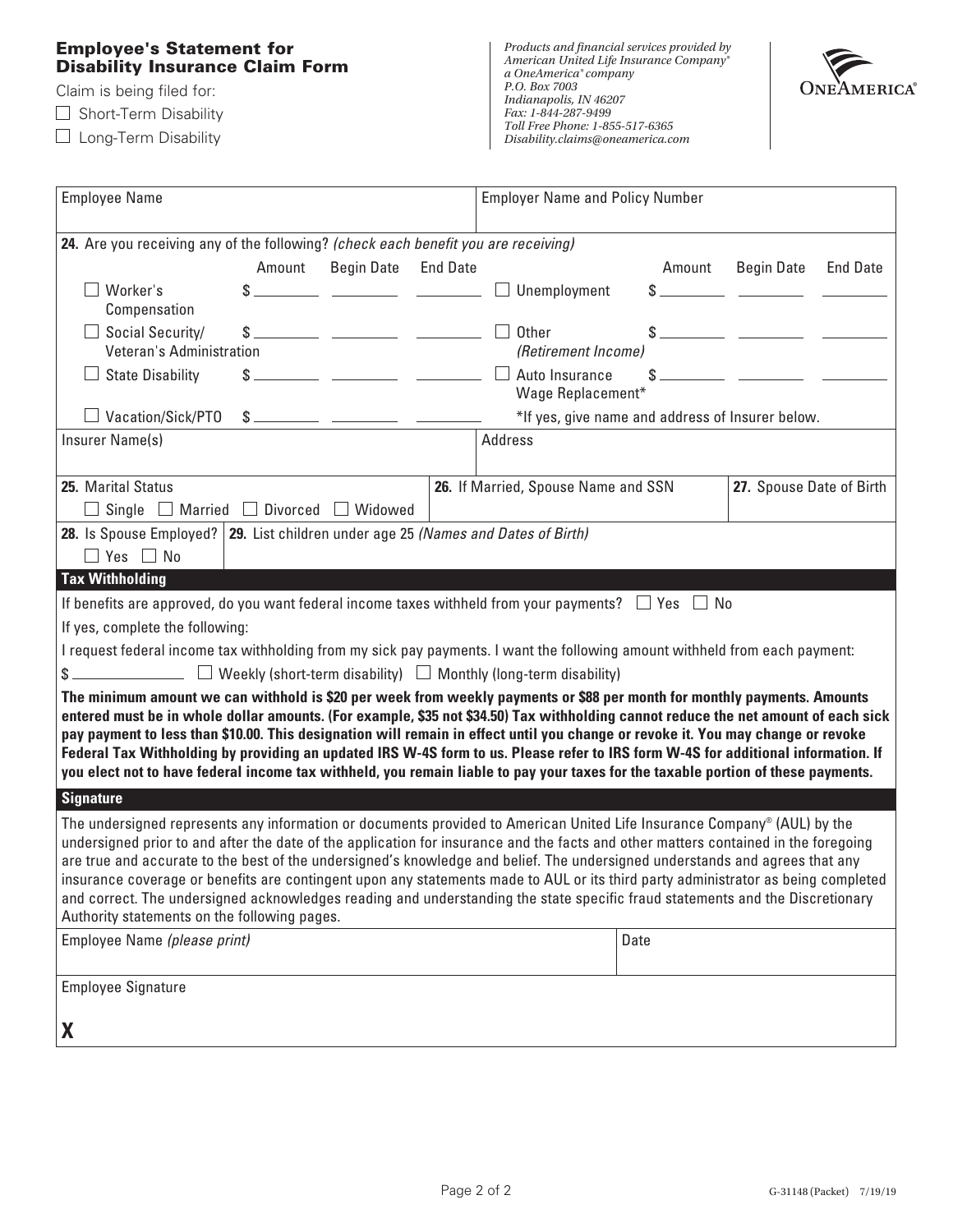## **Policyholder's Statement for Disability Insurance Claim Form**

Claim is being filed for:  $\square$  Short-Term Disability

□ Long-Term Disability  $\Box$  Maternity



| To Be Completed By Employer (please print) |                                                                                                                                         |                                                                                    |                                                                  |          |                                                |                           |                                       |                                    |  |
|--------------------------------------------|-----------------------------------------------------------------------------------------------------------------------------------------|------------------------------------------------------------------------------------|------------------------------------------------------------------|----------|------------------------------------------------|---------------------------|---------------------------------------|------------------------------------|--|
|                                            | If the claim form is not completed in full, determination of benefits will be delayed until all required information has been received. |                                                                                    |                                                                  |          |                                                |                           |                                       |                                    |  |
| Write "NA" in non-applicable sections.     |                                                                                                                                         |                                                                                    |                                                                  |          |                                                | 2. Social Security Number |                                       |                                    |  |
|                                            | 1. Employee's Name                                                                                                                      |                                                                                    |                                                                  |          |                                                |                           |                                       |                                    |  |
|                                            |                                                                                                                                         |                                                                                    |                                                                  |          |                                                |                           | 3. Date of Birth                      |                                    |  |
|                                            | Street/Box/Apt.                                                                                                                         |                                                                                    |                                                                  |          |                                                |                           |                                       |                                    |  |
|                                            |                                                                                                                                         |                                                                                    |                                                                  |          |                                                |                           | 4. Regularly Scheduled Hours Per Week |                                    |  |
|                                            | City, State, Zip                                                                                                                        |                                                                                    |                                                                  |          | Employee's Phone Number                        |                           |                                       |                                    |  |
|                                            | 5. Date of Hire                                                                                                                         | 6. Employee's Short-Term                                                           |                                                                  |          | 7. Employee's Long-Term                        |                           | 8. Occupation                         |                                    |  |
|                                            |                                                                                                                                         | <b>Disability Effective Date</b>                                                   |                                                                  |          | <b>Disability Effective Date</b>               |                           |                                       |                                    |  |
|                                            |                                                                                                                                         |                                                                                    |                                                                  |          |                                                |                           |                                       |                                    |  |
|                                            | 9. Policy Number                                                                                                                        |                                                                                    | 10. Policy Class                                                 |          |                                                |                           | 11. Work Location                     |                                    |  |
|                                            |                                                                                                                                         |                                                                                    |                                                                  |          |                                                |                           |                                       |                                    |  |
|                                            | 12. Check Employee's Work Schedule                                                                                                      |                                                                                    |                                                                  |          |                                                |                           |                                       |                                    |  |
|                                            | $\Box$ Full-Time $\Box$ Part-Time $\Box$ Exempt $\Box$ Non-Exempt $\Box$ Seasonal                                                       |                                                                                    |                                                                  |          |                                                |                           |                                       |                                    |  |
|                                            | 13. Check Regular Workdays                                                                                                              |                                                                                    |                                                                  |          |                                                |                           |                                       |                                    |  |
|                                            | $\Box$ Sunday $\Box$ Monday $\Box$ Tuesday $\Box$ Wednesday $\Box$ Thursday $\Box$ Friday $\Box$ Saturday                               |                                                                                    |                                                                  |          |                                                |                           |                                       |                                    |  |
|                                            | 14. If not at work when disability began, check status and provide date 15. How was employee paid? (check frequency and types)          |                                                                                    |                                                                  |          |                                                |                           |                                       |                                    |  |
|                                            | $Terminated \quad \Box$ Leave of Absence                                                                                                |                                                                                    | $\Box$ Laid Off                                                  |          | Frequency: $\Box$ Weekly                       |                           |                                       | $\Box$ Bi-Weekly                   |  |
|                                            | Sick Leave $\Box$ Vacation                                                                                                              |                                                                                    | Duman Resigned                                                   |          |                                                |                           |                                       | $\Box$ Semi-Monthly $\Box$ Monthly |  |
|                                            | Date: _________________                                                                                                                 |                                                                                    |                                                                  | Type(s): |                                                | $\Box$ Hourly             | $\Box$ Bonus                          |                                    |  |
|                                            |                                                                                                                                         |                                                                                    |                                                                  |          |                                                |                           | $\Box$ Salary                         | $\Box$ Commission                  |  |
|                                            | 16. Salary Prior to Date Last Worked                                                                                                    |                                                                                    | 17. Date Last Salary Increase                                    |          |                                                |                           | 19. New York DBL                      |                                    |  |
|                                            | Base Weekly Wages \$                                                                                                                    |                                                                                    |                                                                  |          |                                                |                           |                                       | $\Box$ Yes $\Box$ No               |  |
|                                            | W-2 Earnings                                                                                                                            |                                                                                    |                                                                  |          | 18. Employee Work Schedule at Time Last Worked |                           |                                       | New Jersey TDB                     |  |
|                                            | Overtime                                                                                                                                |                                                                                    | Days per week                                                    |          |                                                |                           |                                       | $\Box$ Yes $\Box$ No               |  |
|                                            | Commissions                                                                                                                             |                                                                                    | <b>Example 1</b> Hours per week                                  |          |                                                |                           |                                       | (If yes, complete reverse side)    |  |
|                                            | <b>Bonus</b>                                                                                                                            | $\mathbb{S}$                                                                       |                                                                  |          |                                                |                           |                                       |                                    |  |
|                                            | <b>Hourly Rate</b>                                                                                                                      |                                                                                    |                                                                  |          |                                                |                           |                                       |                                    |  |
|                                            | 20. Date Last Worked                                                                                                                    |                                                                                    | 21. Hours Worked That Day $ $ 22. Has Employee Returned to Work? |          |                                                |                           |                                       | $\Box$ Full-Time                   |  |
|                                            |                                                                                                                                         |                                                                                    |                                                                  |          | $\Box$ Yes $\;\Box$ No $\;$ If yes, Date: $\_$ |                           |                                       | Part-Time                          |  |
|                                            | 23. Date Paid Through                                                                                                                   |                                                                                    |                                                                  |          |                                                |                           |                                       |                                    |  |
|                                            |                                                                                                                                         | For: $\Box$ Salary Continuation $\Box$ Vacation $\Box$ Accrued Sick Pay $\Box$ PTO |                                                                  |          |                                                |                           |                                       |                                    |  |
|                                            | 24. Does your company have a rehire or return to work policy for disabled employees?                                                    |                                                                                    |                                                                  |          |                                                |                           |                                       |                                    |  |
|                                            | $\Box$ Yes $\;\Box$ No $\;$ What is the name of the person we should contact if we identify a return to work option? $\lrcorner$        |                                                                                    |                                                                  |          |                                                |                           |                                       |                                    |  |
|                                            | 25. Name/Address of the employee's medical insurance carrier (provide policy or ID No.)                                                 |                                                                                    |                                                                  |          |                                                |                           |                                       |                                    |  |
|                                            |                                                                                                                                         |                                                                                    |                                                                  |          |                                                |                           |                                       |                                    |  |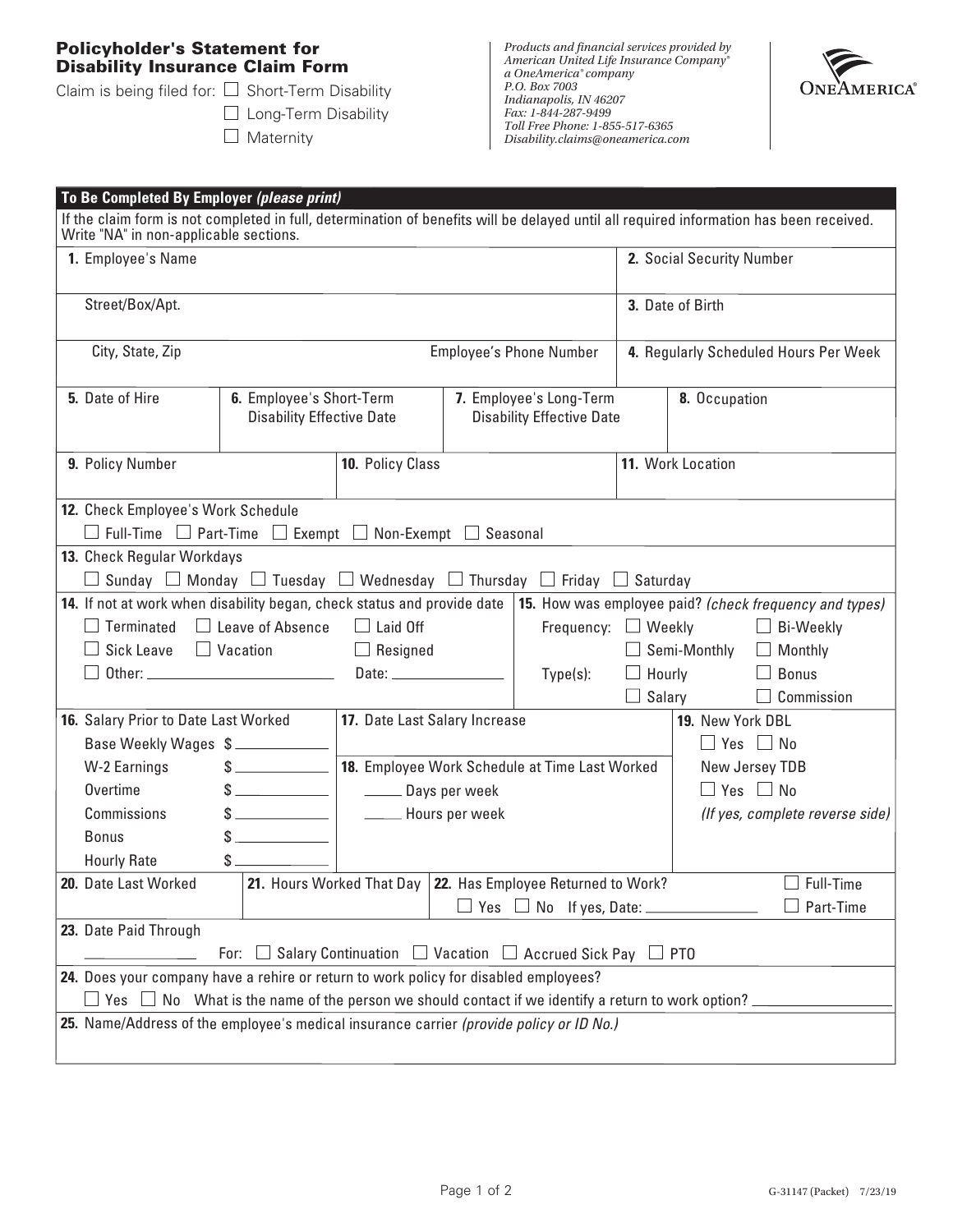## **Policyholder's Statement for Disability Insurance Claim Form**

Claim is being filed for:  $\square$  Short-Term Disability

□ Long-Term Disability  $\Box$  Maternity



| 26. Employee is Eligible for:                                                                                                                                       | Yes No                                                                                                                                                                                                                                                                                                                                                                                          | If yes, Weekly or<br><b>Monthly Amount</b> | Wk Mo  |   | <b>Provider Name/Address</b> | <b>Date Benefits</b><br>Begin                                                  | <b>Date Benefits</b><br>End |  |
|---------------------------------------------------------------------------------------------------------------------------------------------------------------------|-------------------------------------------------------------------------------------------------------------------------------------------------------------------------------------------------------------------------------------------------------------------------------------------------------------------------------------------------------------------------------------------------|--------------------------------------------|--------|---|------------------------------|--------------------------------------------------------------------------------|-----------------------------|--|
| <b>Salary Continuation</b>                                                                                                                                          |                                                                                                                                                                                                                                                                                                                                                                                                 | \$                                         |        |   |                              |                                                                                |                             |  |
| <b>Disability Pension</b>                                                                                                                                           |                                                                                                                                                                                                                                                                                                                                                                                                 | \$                                         |        |   |                              |                                                                                |                             |  |
| <b>Retirement Pension</b>                                                                                                                                           |                                                                                                                                                                                                                                                                                                                                                                                                 | \$                                         |        |   |                              |                                                                                |                             |  |
| <b>State Disability</b>                                                                                                                                             |                                                                                                                                                                                                                                                                                                                                                                                                 | \$                                         |        | ٦ |                              |                                                                                |                             |  |
| Unemployment                                                                                                                                                        |                                                                                                                                                                                                                                                                                                                                                                                                 | \$                                         |        |   |                              |                                                                                |                             |  |
| <b>Social Security</b>                                                                                                                                              |                                                                                                                                                                                                                                                                                                                                                                                                 | \$                                         |        |   |                              |                                                                                |                             |  |
| <b>Workers' Compensation</b>                                                                                                                                        | $\blacksquare$                                                                                                                                                                                                                                                                                                                                                                                  | \$                                         | $\sim$ |   |                              |                                                                                |                             |  |
| Has Workers' Comp.<br>claim been filed?                                                                                                                             | If Worker's Compensation has been denied, submit copy of denial with this claim.                                                                                                                                                                                                                                                                                                                |                                            |        |   |                              |                                                                                |                             |  |
| 27. Are the Employee's current wages exempt from FICA?                                                                                                              |                                                                                                                                                                                                                                                                                                                                                                                                 |                                            |        |   |                              |                                                                                |                             |  |
| $\Box$ Yes $\Box$ No                                                                                                                                                |                                                                                                                                                                                                                                                                                                                                                                                                 |                                            |        |   |                              |                                                                                |                             |  |
| Please complete the below premium questions. If not fully completed, this claim will be taxed at 100%.                                                              |                                                                                                                                                                                                                                                                                                                                                                                                 |                                            |        |   |                              |                                                                                |                             |  |
| 28. Percentage of Employee/Employer contributions to premium for this disability coverage (as of policy year of disability):                                        |                                                                                                                                                                                                                                                                                                                                                                                                 |                                            |        |   |                              |                                                                                |                             |  |
| <b>Short-Term Disability</b>                                                                                                                                        |                                                                                                                                                                                                                                                                                                                                                                                                 |                                            |        |   |                              |                                                                                |                             |  |
| $\Box$ 100% $\Box$ Other _____ %<br>Employee:                                                                                                                       |                                                                                                                                                                                                                                                                                                                                                                                                 |                                            |        |   |                              | Are Employee Contributions: $\Box$ Pre-Tax Deduction $\Box$ Post-Tax Deduction |                             |  |
| $\Box$ 100% $\Box$ Other _____ %<br>Employer:                                                                                                                       |                                                                                                                                                                                                                                                                                                                                                                                                 |                                            |        |   |                              |                                                                                |                             |  |
| <b>Long-Term Disability</b>                                                                                                                                         |                                                                                                                                                                                                                                                                                                                                                                                                 |                                            |        |   |                              |                                                                                |                             |  |
| Employee:                                                                                                                                                           |                                                                                                                                                                                                                                                                                                                                                                                                 |                                            |        |   |                              |                                                                                |                             |  |
| $\Box$ 100% $\Box$ Other _____ %<br>Are Employee Contributions: $\Box$ Pre-Tax Deduction $\Box$ Post-Tax Deduction<br>$\Box$ 100% $\Box$ Other _____ %<br>Employer: |                                                                                                                                                                                                                                                                                                                                                                                                 |                                            |        |   |                              |                                                                                |                             |  |
| If 100% Employer paid, do you gross up the Employee's W-2 with premium on an after tax basis? $\Box$ Yes $\Box$ No                                                  |                                                                                                                                                                                                                                                                                                                                                                                                 |                                            |        |   |                              |                                                                                |                             |  |
| If yes, applies to: $\Box$ Short-Term Disability $\Box$ Long-Term Disability                                                                                        |                                                                                                                                                                                                                                                                                                                                                                                                 |                                            |        |   |                              |                                                                                |                             |  |
|                                                                                                                                                                     |                                                                                                                                                                                                                                                                                                                                                                                                 |                                            |        |   |                              |                                                                                |                             |  |
| Or, are premiums paid under a 2004-55 plan? $\Box$ Yes $\Box$ No                                                                                                    |                                                                                                                                                                                                                                                                                                                                                                                                 |                                            |        |   |                              |                                                                                |                             |  |
| If yes, applies to: $\Box$ Short-Term Disability $\Box$ Long-Term Disability                                                                                        |                                                                                                                                                                                                                                                                                                                                                                                                 |                                            |        |   |                              |                                                                                |                             |  |
|                                                                                                                                                                     | The undersigned represents any information or documents provided to American United Life Insurance Company® (AUL) by the<br>undersigned prior to and after the date of the application for insurance and the facts and other matters contained in the foregoing<br>are true and accurate to the best of the undersigned's knowledge and belief. The undersigned understands and agrees that any |                                            |        |   |                              |                                                                                |                             |  |
| insurance coverage or benefits are contingent upon any statements made to AUL or its third party administrator as being completed                                   |                                                                                                                                                                                                                                                                                                                                                                                                 |                                            |        |   |                              |                                                                                |                             |  |
| and correct. The undersigned acknowledges reading and understanding the state specific fraud statements and the Discretionary                                       |                                                                                                                                                                                                                                                                                                                                                                                                 |                                            |        |   |                              |                                                                                |                             |  |
| Authority statements on the following pages.                                                                                                                        |                                                                                                                                                                                                                                                                                                                                                                                                 |                                            |        |   |                              | <b>Phone Number</b>                                                            |                             |  |
| Employer's Name (please print)                                                                                                                                      |                                                                                                                                                                                                                                                                                                                                                                                                 |                                            |        |   |                              |                                                                                |                             |  |
| <b>Street Address</b>                                                                                                                                               |                                                                                                                                                                                                                                                                                                                                                                                                 |                                            |        |   |                              |                                                                                |                             |  |
|                                                                                                                                                                     |                                                                                                                                                                                                                                                                                                                                                                                                 | City                                       |        |   |                              | <b>State</b>                                                                   | Zip                         |  |
|                                                                                                                                                                     |                                                                                                                                                                                                                                                                                                                                                                                                 |                                            |        |   |                              |                                                                                |                             |  |
| Employer's Signature (The above statements are true and complete to the best<br>Date<br>of my knowledge)                                                            |                                                                                                                                                                                                                                                                                                                                                                                                 |                                            |        |   |                              |                                                                                |                             |  |
|                                                                                                                                                                     |                                                                                                                                                                                                                                                                                                                                                                                                 |                                            |        |   |                              |                                                                                |                             |  |
|                                                                                                                                                                     |                                                                                                                                                                                                                                                                                                                                                                                                 |                                            |        |   |                              | Email                                                                          |                             |  |
| X                                                                                                                                                                   |                                                                                                                                                                                                                                                                                                                                                                                                 |                                            |        |   |                              |                                                                                |                             |  |
| A Job Description is required if employee is out of work more than 6 weeks.                                                                                         |                                                                                                                                                                                                                                                                                                                                                                                                 |                                            |        |   |                              |                                                                                |                             |  |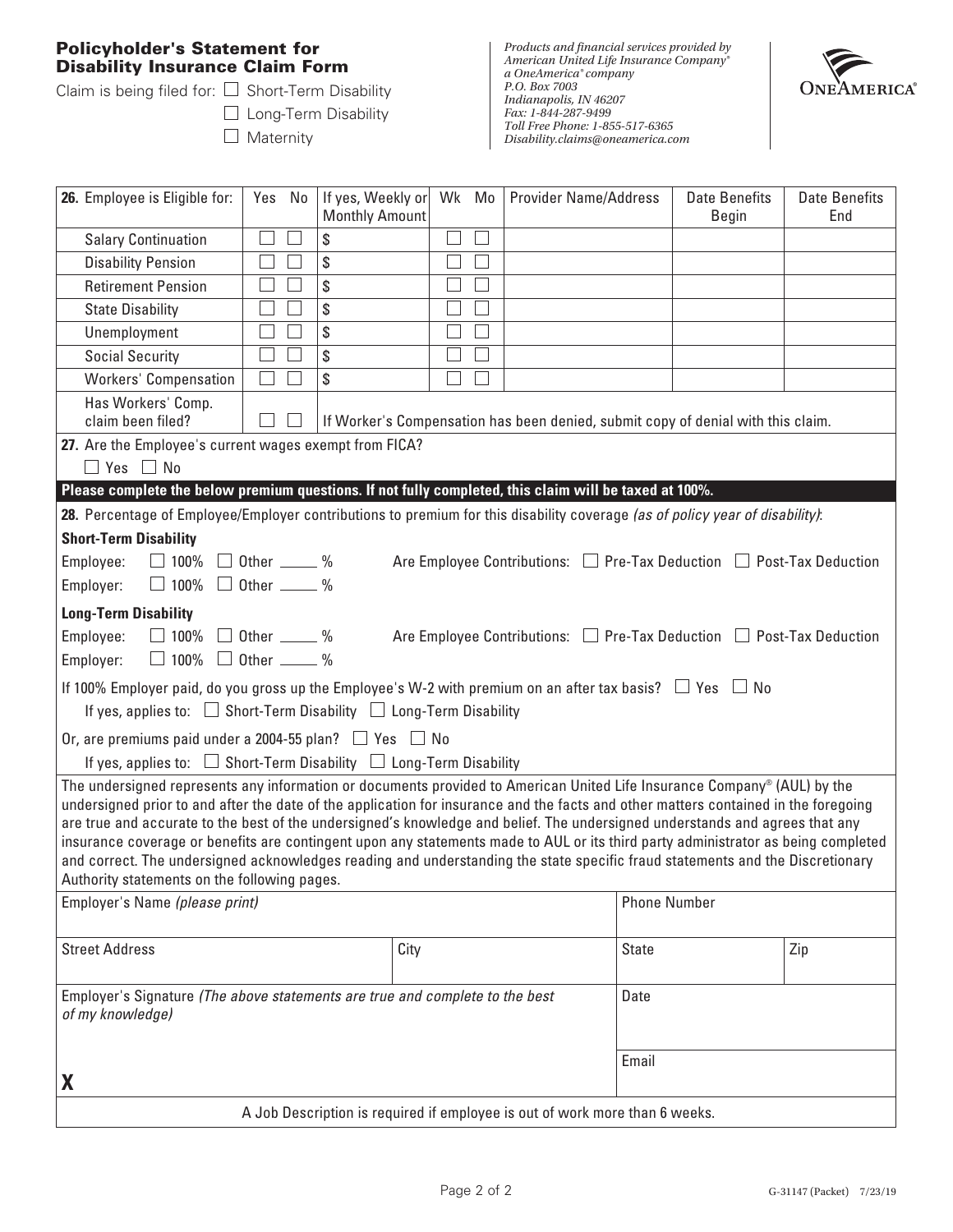

| <b>To Be Completed By Physician</b>                                                                  |        |                                             |                                                                                                                                        |                                                    |                      |                                                                                                          |  |
|------------------------------------------------------------------------------------------------------|--------|---------------------------------------------|----------------------------------------------------------------------------------------------------------------------------------------|----------------------------------------------------|----------------------|----------------------------------------------------------------------------------------------------------|--|
| <b>Patient Name</b>                                                                                  |        |                                             | Employer's Name                                                                                                                        |                                                    |                      |                                                                                                          |  |
| Height                                                                                               | Weight |                                             |                                                                                                                                        | <b>Blood Pressure (last visit)</b>                 |                      | Date of Birth                                                                                            |  |
| 1. Patient is/was unable to work due to (check one)<br>$\Box$ Injury $\Box$ Illness $\Box$ Pregnancy |        |                                             |                                                                                                                                        |                                                    |                      |                                                                                                          |  |
| 2. Diagnosis (include complications and ICD 9 or ICD 10)                                             |        |                                             |                                                                                                                                        |                                                    |                      |                                                                                                          |  |
| For Pregnancy, Complete Items 3-6 (If Normal Pregnancy, only complete 3-6 and skip to item 25)       |        |                                             |                                                                                                                                        |                                                    |                      |                                                                                                          |  |
| 3. Last Menstrual Period (LMP) Date<br>4. Expected Date of Delivery   5. Date First Treated          |        |                                             |                                                                                                                                        |                                                    | 6. Date Last Treated |                                                                                                          |  |
| For All Conditions Except Normal Pregnancy, Complete The Following Items                             |        |                                             |                                                                                                                                        |                                                    |                      |                                                                                                          |  |
| 7. Date symptoms first appeared or<br>accident happened?                                             |        | 8. Date patient was advised to stop working |                                                                                                                                        |                                                    |                      | 9. Is condition due to injury or illness<br>arising out of patient's employment?<br>$\Box$ Yes $\Box$ No |  |
| 10. Has patient ever had same or similar condition?<br>$\Box$ Yes $\Box$ No                          |        |                                             |                                                                                                                                        | If yes, state when and describe                    |                      |                                                                                                          |  |
| 11. Date of First Visit                                                                              |        | 12. Date of Last Visit                      |                                                                                                                                        | 13. Frequency of Visits                            |                      |                                                                                                          |  |
| 14. Objective Findings (x-rays, EKG's, lab data and clinical findings) 15. Subjective Symptoms       |        |                                             |                                                                                                                                        |                                                    |                      |                                                                                                          |  |
| 16. Nature of Treatment (surgery, medications, etc.) Provide medication dosage and frequency         |        |                                             |                                                                                                                                        |                                                    |                      |                                                                                                          |  |
| 17. Names and addresses of patient's other physicians                                                |        |                                             |                                                                                                                                        | 18. Name of physician you referred this patient to |                      |                                                                                                          |  |
| 19. Has patient been hospitalized<br>$\Box$ Yes $\Box$ No From ___________                           |        | to $\_$                                     |                                                                                                                                        | If yes, give name and address                      |                      |                                                                                                          |  |
| 20. Restrictions you have placed on patient                                                          |        |                                             | 21. Limitations of Patient                                                                                                             |                                                    |                      |                                                                                                          |  |
| (what the patient SHOULD NOT do)<br>(what the patient IS INCAPABLE of doing)                         |        |                                             |                                                                                                                                        |                                                    |                      |                                                                                                          |  |
| 22. Mental Impairment (if applicable) Provide 5 AXIS Diagnosis                                       |        |                                             |                                                                                                                                        |                                                    |                      |                                                                                                          |  |
|                                                                                                      |        |                                             | IV                                                                                                                                     |                                                    |                      |                                                                                                          |  |
| $\mathsf{I}$                                                                                         |        |                                             | V                                                                                                                                      |                                                    |                      |                                                                                                          |  |
| III                                                                                                  |        |                                             |                                                                                                                                        |                                                    |                      |                                                                                                          |  |
| 23. If this is a cardiac condition, what is the functional capacity?                                 |        |                                             | Class 1 - No Limitation<br><b>Class 3 - Marked Limitation</b>                                                                          |                                                    |                      |                                                                                                          |  |
| (American Heart Association)                                                                         |        |                                             | Class 2 - Slight Limitation<br>Class 4 - Complete Limitation                                                                           |                                                    |                      |                                                                                                          |  |
| 24. Has maximum medical improvement been achieved?<br>No<br>Yes<br>$\blacksquare$                    |        |                                             | If no, when do you expect a fundamental change?<br>3-4 weeks $\Box$ 5-6 weeks<br>1-2 weeks<br>$\Box$ More than 6 weeks<br>$\mathbf{1}$ |                                                    |                      |                                                                                                          |  |
|                                                                                                      |        |                                             |                                                                                                                                        |                                                    |                      |                                                                                                          |  |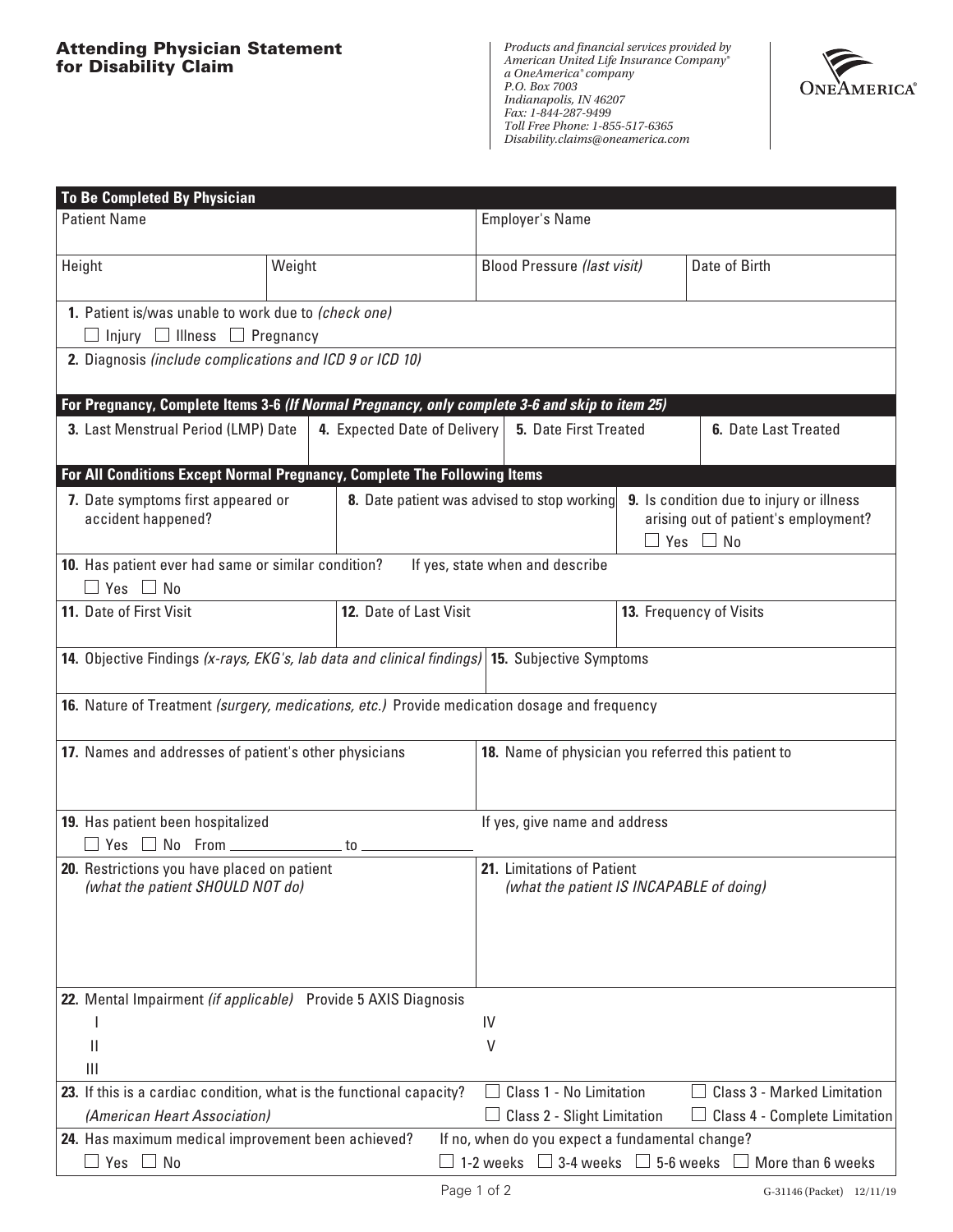### **Attending Physician Statement for Disability Claim**



| <b>Employee Name</b>                                                                                                                                                            |                                                                                                                                                                                                                                                                                                                                                                                                                                                                        | <b>Employer Name and Policy Number</b>                                                                    |  |                                                                                                                                                             |  |  |  |
|---------------------------------------------------------------------------------------------------------------------------------------------------------------------------------|------------------------------------------------------------------------------------------------------------------------------------------------------------------------------------------------------------------------------------------------------------------------------------------------------------------------------------------------------------------------------------------------------------------------------------------------------------------------|-----------------------------------------------------------------------------------------------------------|--|-------------------------------------------------------------------------------------------------------------------------------------------------------------|--|--|--|
| 25. If employer is able to accommodate patient's limitations and<br>restrictions, is patient able to return to work?<br>$\Box$ Yes $\Box$ No                                    | If yes, what date could employment begin?                                                                                                                                                                                                                                                                                                                                                                                                                              |                                                                                                           |  |                                                                                                                                                             |  |  |  |
| 26. Current Functional Ability                                                                                                                                                  |                                                                                                                                                                                                                                                                                                                                                                                                                                                                        |                                                                                                           |  |                                                                                                                                                             |  |  |  |
| In an 8 hour work day, what is the maximum number of hours your patient could perform each of these levels of activity?<br>a.<br>(please indicate appropriate number of hours): |                                                                                                                                                                                                                                                                                                                                                                                                                                                                        |                                                                                                           |  |                                                                                                                                                             |  |  |  |
|                                                                                                                                                                                 | <b>______ Hrs.</b> Sedentary Work Activity<br>10 lbs. maximum lifting or carrying articles. Walking/standing on occasion.<br>Sitting 6 to 8 hours.                                                                                                                                                                                                                                                                                                                     |                                                                                                           |  |                                                                                                                                                             |  |  |  |
| ___ Hrs. Light Work Activity                                                                                                                                                    |                                                                                                                                                                                                                                                                                                                                                                                                                                                                        |                                                                                                           |  | 20 lbs. maximum lifting, carrying 10 lbs. articles frequently, most jobs involving<br>standing with a degree of pushing and pulling. Standing 6 to 8 hours. |  |  |  |
| _ Hrs. Medium Work Activity                                                                                                                                                     |                                                                                                                                                                                                                                                                                                                                                                                                                                                                        | 50 lbs. maximum lifting with frequent lifting/carrying of up to 25 lbs.<br>Frequent walking and standing. |  |                                                                                                                                                             |  |  |  |
| __ Hrs. Heavy Work Activity                                                                                                                                                     |                                                                                                                                                                                                                                                                                                                                                                                                                                                                        | 100 lbs. maximum lifting, frequent lifting/carrying of up to 50 lbs.<br>Frequent walking and standing.    |  |                                                                                                                                                             |  |  |  |
|                                                                                                                                                                                 | The undersigned Attending Physician represents and warrants any information or documents provided to American United Life<br>Insurance Company® (AUL) by this Attending Physician and the facts and other matters contained in the foregoing are true and<br>accurate to the best of the undersigned's knowledge and belief. The undersigned Attending Physician acknowledges reading and<br>understanding the state specific fraud statements on the following pages. |                                                                                                           |  |                                                                                                                                                             |  |  |  |
| <b>Attending Physician Signature</b>                                                                                                                                            |                                                                                                                                                                                                                                                                                                                                                                                                                                                                        |                                                                                                           |  | Date                                                                                                                                                        |  |  |  |
| Attending Physician Name (please print)                                                                                                                                         |                                                                                                                                                                                                                                                                                                                                                                                                                                                                        |                                                                                                           |  |                                                                                                                                                             |  |  |  |
| Degree/Specialty                                                                                                                                                                |                                                                                                                                                                                                                                                                                                                                                                                                                                                                        |                                                                                                           |  |                                                                                                                                                             |  |  |  |
| <b>Telephone Number</b>                                                                                                                                                         | <b>Fax Number</b>                                                                                                                                                                                                                                                                                                                                                                                                                                                      | <b>Tax ID Number</b>                                                                                      |  |                                                                                                                                                             |  |  |  |
| <b>Office Address</b>                                                                                                                                                           |                                                                                                                                                                                                                                                                                                                                                                                                                                                                        |                                                                                                           |  |                                                                                                                                                             |  |  |  |
| City or Town                                                                                                                                                                    |                                                                                                                                                                                                                                                                                                                                                                                                                                                                        | <b>State</b>                                                                                              |  | Zip Code                                                                                                                                                    |  |  |  |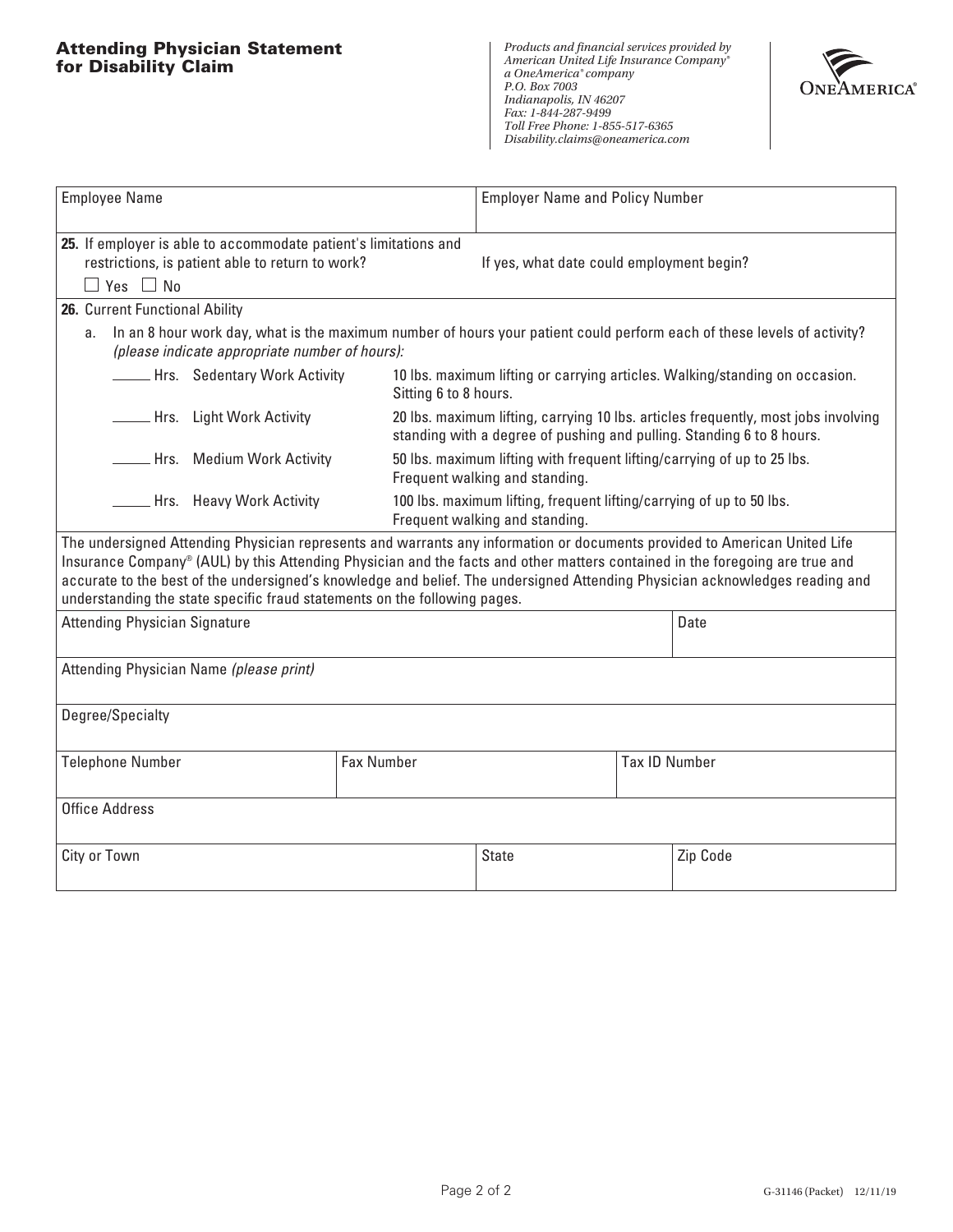## **Fraud Notices**



- **Fraud Warnings** *(For use in AL, AR, DC, LA, NM, TX and WV)***:** Any person who knowingly presents a false or fraudulent claim for payment of a loss or benefit or knowingly presents false information in an application for insurance may be guilty of a crime and may be subject to fines and confinement in prison.
- **Alaska:** A person who knowingly and with intent to injure, defraud, or deceive an insurance company files a claim containing false, incomplete, or misleading information may be prosecuted under state law.
- **Arizona:** For your protection, Arizona law requires the following statement to appear on this form. Any person who knowingly presents a false or fraudulent claim for payment of a loss is subject to criminal and civil penalties.
- **California:** For your protection California law requires the following to appear on this form. Any person who knowingly presents false or fraudulent claim for the payment of a loss is guilty of a crime and may be subject to fines and confinement in state prison.
- **Colorado:** It is unlawful to knowingly provide false, incomplete or misleading facts or information to an insurance company for the purpose of defrauding or attempting to defraud the company. Penalties may include imprisonment or fines, denial of insurance and civil damages. Any insurance company or agent of an insurance company who knowingly provides false, incomplete or misleading facts or information to a policyholder or claimant for the purpose of defrauding or attempting to defraud the policyholder or claimant with regard to a settlement or award payable from insurance proceeds shall be reported to the Colorado Division of Insurance within the department of regulatory agencies.
- **Delaware, Idaho, Indiana, Oklahoma:** Any person who knowingly, and with intent to injure, defraud or deceive any insurer, makes any statement of claim for the proceeds of an insurance policy containing any false, incomplete or misleading information is guilty of a felony.
- **Florida:** Any person who knowingly and with intent to injure, defraud or deceive any insurer files a statement of claim or an application containing any false, incomplete, or misleading information is guilty of a felony of the third degree.
- **Kentucky:** Any person who knowingly and with intent to defraud any insurance company or other person files a statement of a claim or an application for insurance containing any materially false information or conceals, for the purpose of misleading, information concerning any fact material thereto commits a fraudulent insurance act, which is a crime.
- **Maine, Tennessee, Washington:** It is a crime to knowingly provide false, incomplete or misleading information to an insurance company for the purpose of defrauding the company. Penalties may include imprisonment, fines or a denial of insurance benefits.
- **Maryland, Rhode Island:** Any person who knowingly or willfully presents a false or fraudulent claim for payment of a loss or benefit or who knowingly or willfully presents false information in an application for insurance is guilty of a crime and may be subject to fines and confinement in prison.
- **Minnesota:** A person who files a claim with intent to defraud or helps commit a fraud against an insurer is guilty of a crime.
- **New Hampshire, Ohio:** Any person who, with a purpose to injure, defraud or deceive any insurance company, files a statement of claim containing any false, incomplete or misleading information is subject to prosecution and punishment for insurance fraud.
- **New Jersey:** Any person who knowingly files a statement of claim containing any false or misleading information is subject to criminal and civil penalties.
- **Oregon:** Any person who makes an intentional misstatement that is material to the risk may be found guilty of insurance fraud by a court of law.
- **Pennsylvania:** Any person who knowingly and with intent to defraud any insurance company or any other person, files an application for insurance or statement of claim containing any materially false information, or conceals for the purpose of misleading information concerning any fact material thereto commits a fraudulent insurance act, which is a crime and subjects such a person to criminal and civil penalties.
- **Virginia:** It is a crime to knowingly provide false, incomplete or misleading information to an insurance company for the purpose of defrauding the company. Penalties include imprisonment, fines and denial of insurance benefits.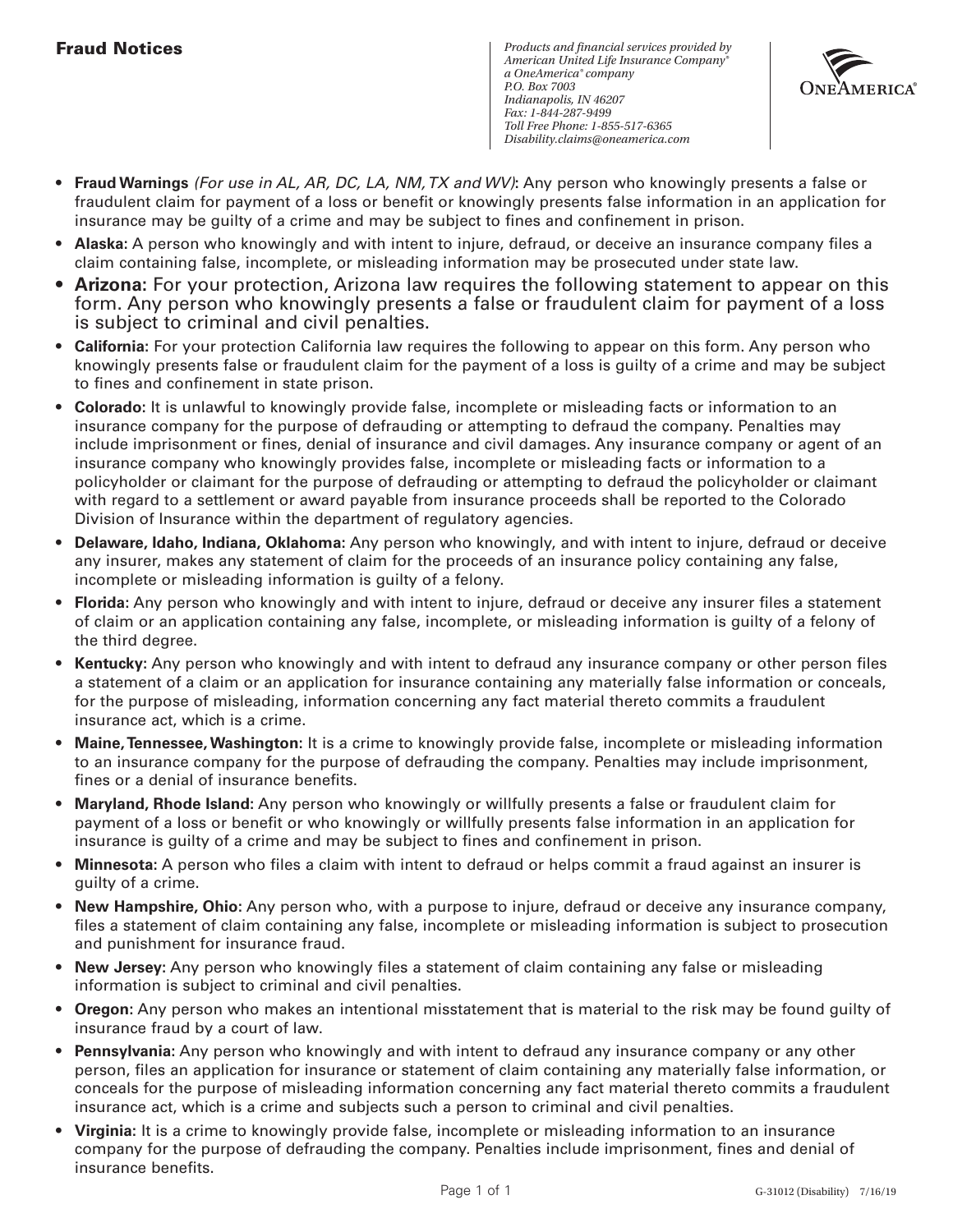*Products and financial services provided by American United Life Insurance Company® a OneAmerica® company P.O. Box 7003 Indianapolis, IN 46207 Fax: 1-844-287-9499 Toll Free Phone: 1-855-517-6365 Disability.claims@oneamerica.com*



The following discretionary authority rights shall apply to all policies except the states below:

DISCRETIONARY AUTHORITY: Benefits under the policy will be paid only if American United Life Insurance Company® (AUL) (or its third party administrator) decides in its discretion the claimant is entitled to them. Except for the functions the policy explicitly reserves to the Participating Unit or Trustee, AUL (or its third party administrator) reserves the right to: 1) manage the policy and administer claims under it; and 2) interpret the provisions and resolve any questions arising under it.

AUL's (or its third party administrator's) authority includes, but is not limited to, the right to:

- 1) establish and enforce procedures for administering the policy and claims under it;
- 2) determine participants' eligibility for coverage and entitlement to benefits;
- 3) determine what information it reasonably requires to make such decisions; and
- 4) resolve all matters when a claim review is requested.

Any decision that AUL (or its third party administrator) makes, in the exercise of its authority, will be conclusive and final subject to any rights under applicable laws such as the Employee Retirement Income Security Act (ERISA). This provision applies only where the interpretation of the policy is governed by ERISA. AUL may delegate some or all of its rights under this Discretionary Authority provision to another person or entity, and AUL hereby desires to share with and delegate rights under this provision to its designated third party administrator.

Such discretionary authority shall not apply in the following states:

- 1. Arkansas
- 2. Alaska
- 3. California
- 4. Colorado
- 5. Hawaii
- 6. Kentucky
- 7. Illinois
- 8. Maine
- 9. Minnesota
- 10. Missouri
- 11. Montana
- 12. Michigan
- 13. New Jersey
- 14. New York
- 15. Oregon
- 16. Rhode Island
- 17. South Dakota
- 18. Texas
- 19. Utah
- 20. Vermont
- 21. Washington
- 22. Washington, D.C.
- 23. Non-ERISA governed policies in New Hampshire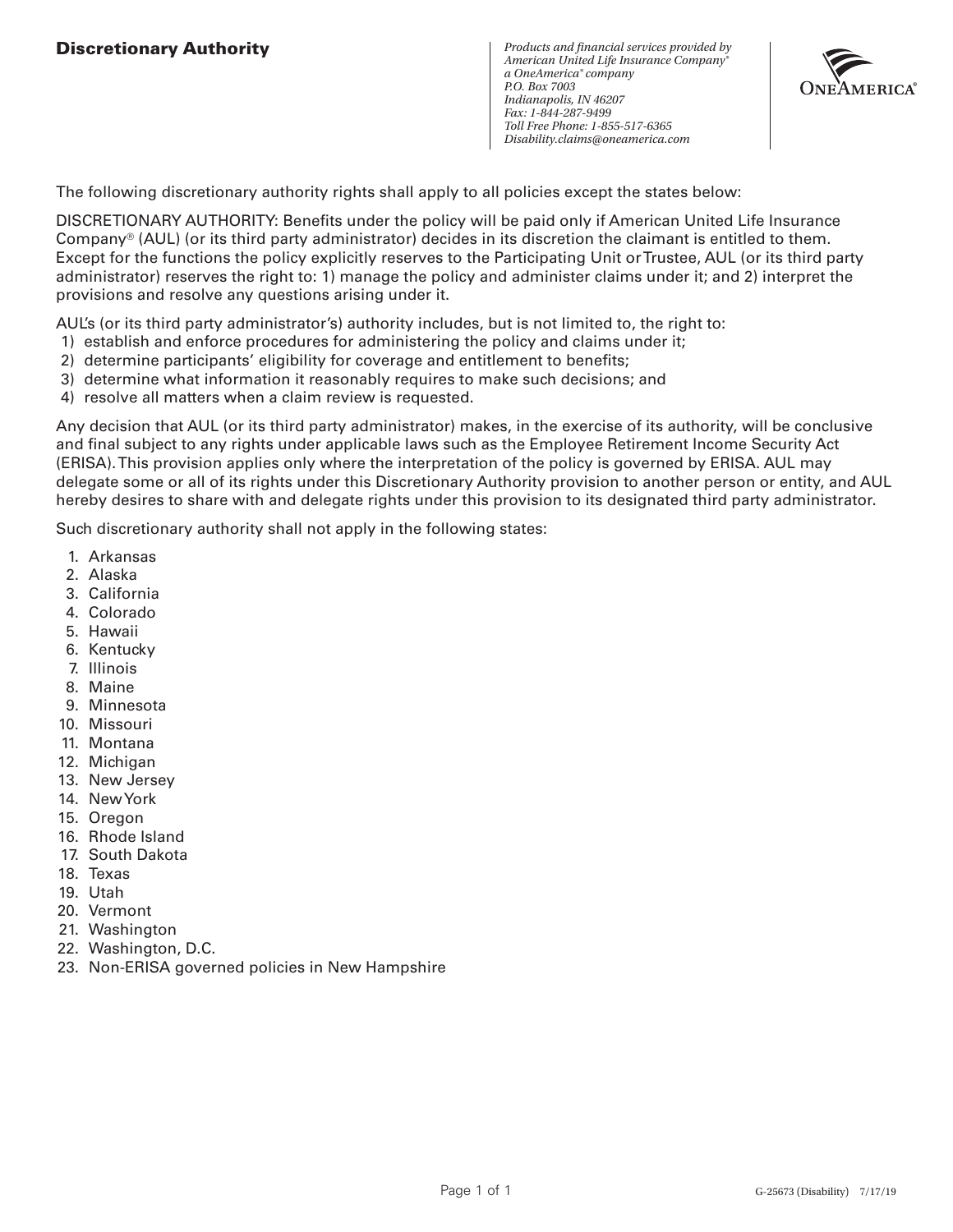#### **Authorization for Release of Information – HIPAA Compliant**

(Excluding Psychotherapy Notes)

#### **To be signed, dated and returned by the insured/claimant.**

*Products and financial services provided by American United Life Insurance Company® a OneAmerica® company P.O. Box 7003 Indianapolis, IN 46207 Fax: 1-844-287-9499 Toll Free Phone: 1-855-517-6365 Disability.claims@oneamerica.com*



| Claimant Name: |                                         | Claimant Date of Birth: |
|----------------|-----------------------------------------|-------------------------|
| Claim Number:  | <b>Employer Name and Policy Number:</b> |                         |

I authorize any licensed physician, any other medical practitioner or provider, pharmacy benefit manager, pharmacist, hospital, clinic, other medical or medically related facility, federal, state or local government agency, insurance or reinsuring company, the Social Security Administration, consumer reporting agency or employer having information available as to diagnosis, treatment and prognosis with respect to any physical or mental condition and/or treatment of me, and any non-medical information about me (including any information, data or records regarding my Social Security, FICA earnings history, Worker's Compensation, State Disability, pension, credit, earnings and employment history) to give any and all such information to American United Life Insurance Company® (AUL) and AUL's reinsurer(s) excluding psychotherapy notes and including, but not limited to, any other mental or psychiatric records, medical, dental and hospital records (including psychiatric, alcohol, and drug abuse, and, where permitted by law, **HIV/AIDS** information) which may have been acquired in the course of examination or treatment. I understand that the information obtained by use of this authorization will be used by AUL, AUL's reinsurer(s) and the above-described representatives to evaluate and adjudicate my current disability claim, and may be re-disclosed to (a) any medical, investigative, financial or vocational specialist or entity, or (b) any other organization or person, employed by or representing AUL or AUL's reinsurer(s) to assist with the evaluation and adjudication of my current disability claim or another disability claim insured by AUL and/or to report aggregate claims information to AUL. I understand that information used or disclosed pursuant to this authorization may be subject to redisclosure by the recipient and may no longer be protected by HIPAA's privacy rules, or any other federal or state law.

This authorization is valid for two (2) years following the date of my signature. A photocopy of this authorization is as valid as the original. I understand that my authorized representative or I have the right to request and receive a copy of this authorization and the information to which it pertains.

I understand that I have the right to revoke this authorization in writing, at any time, by providing written notification to Attn: Privacy Officer, OneAmerica Financial Partners, Inc., One American Square, P.O. Box 368, Indianapolis, Indiana 46206. However, such revocation is not effective to the extent that AUL or AUL's reinsurer(s) have relied previously upon this authorization for the use or disclosure of my protected health information. I understand that AUL cannot condition the payment of a claim on my signing this authorization. However, I understand that my revocation of, or my failure to sign this authorization may impair AUL's ability to evaluate my current disability claim and as a result, lack of required information may be a basis for denying that current disability claim for benefits.

\*\*If you reside in **California, Connecticut, Maine, or Massachusetts:** This authorization excludes the release of information and test results about Human Immunodeficiency Virus (HIV) and Autoimmune Deficiency Disorder (AIDS). A separate authorization signed by the insured claimant or employee-claimant (for self-insured business) is required each time results are released.

\*\*\*If you reside in **Vermont:** This authorization EXCLUDES the release of any information and test results about previously administered HIV-related tests, including but not limited to tests for HIV antibodies, T-Cell counts, AIDS or ARC. The proposed insured is NOT AUTHORIZING AUL to forward the results from any new test, requested by us, to any outside, non-affiliated company or entity not under specific contract with us to perform underwriting services, and AUL shall comply, as applicable with the provisions of Title 8, Section 4724 (20) of the Vermont Statutes.

| Claimant Signature (or Authorized Representative):_ | Date: |  |
|-----------------------------------------------------|-------|--|
|                                                     |       |  |
|                                                     |       |  |

| Description of Personal Representative's Authority (if applicable):         |  |
|-----------------------------------------------------------------------------|--|
| (*If signed by authorized representative, attach verification of identity.) |  |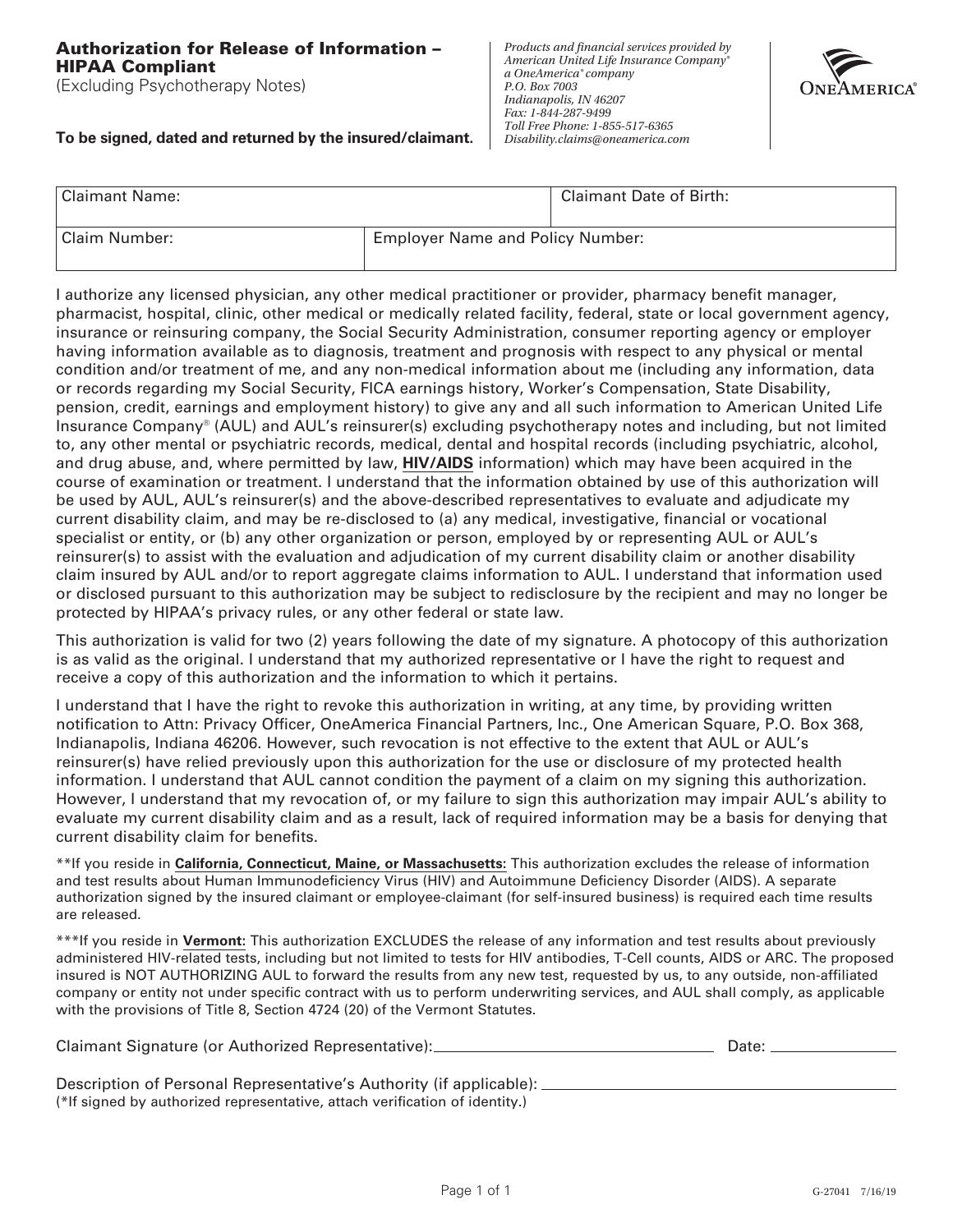| <b>Direct Deposit</b><br><b>Authorization Agreement</b>                                                                                                                                                                                                                                                                                                                                                                                              |                                     | Products and financial services provided by<br>American United Life Insurance Company®<br>a OneAmerica® company<br>P.O. Box 7003<br>Indianapolis, IN 46207<br>Fax: 1-844-287-9499<br>Toll Free Phone: 1-855-517-6365<br>Disability.claims@oneamerica.com |                                              |  |  |
|------------------------------------------------------------------------------------------------------------------------------------------------------------------------------------------------------------------------------------------------------------------------------------------------------------------------------------------------------------------------------------------------------------------------------------------------------|-------------------------------------|----------------------------------------------------------------------------------------------------------------------------------------------------------------------------------------------------------------------------------------------------------|----------------------------------------------|--|--|
| <b>New Direct Deposit</b>                                                                                                                                                                                                                                                                                                                                                                                                                            |                                     | <b>Change to Current Direct Deposit</b>                                                                                                                                                                                                                  | $\Box$ Cancel Direct Deposit                 |  |  |
| <b>PLEASE PRINT</b>                                                                                                                                                                                                                                                                                                                                                                                                                                  |                                     |                                                                                                                                                                                                                                                          |                                              |  |  |
| Name:                                                                                                                                                                                                                                                                                                                                                                                                                                                |                                     | <b>Social Security Number:</b>                                                                                                                                                                                                                           |                                              |  |  |
| Please fill out either the Checking Account Information Section or the Savings Account/Credit Union Information<br>Section. American United Life Insurance Company® (AUL) will only deposit to one account.                                                                                                                                                                                                                                          |                                     |                                                                                                                                                                                                                                                          |                                              |  |  |
| <b>CHECKING ACCOUNT INFORMATION</b>                                                                                                                                                                                                                                                                                                                                                                                                                  |                                     |                                                                                                                                                                                                                                                          |                                              |  |  |
|                                                                                                                                                                                                                                                                                                                                                                                                                                                      |                                     | Obtain this information directly from the bottom of your check. Please include a copy of a voided check.                                                                                                                                                 |                                              |  |  |
| Name of Financial Institution:                                                                                                                                                                                                                                                                                                                                                                                                                       |                                     |                                                                                                                                                                                                                                                          |                                              |  |  |
| <b>Address of Financial Institution:</b>                                                                                                                                                                                                                                                                                                                                                                                                             |                                     |                                                                                                                                                                                                                                                          |                                              |  |  |
| Transit/ABA Number:                                                                                                                                                                                                                                                                                                                                                                                                                                  |                                     | <b>Account Number:</b>                                                                                                                                                                                                                                   |                                              |  |  |
| <b>ESC</b><br><b>CONSIGNATION CONSIGNERS</b>                                                                                                                                                                                                                                                                                                                                                                                                         | C 123456789 C<br>Transit/ABA Number | 987654321000 W<br>Account Number                                                                                                                                                                                                                         | <b>7007</b><br>Check Number (do not include) |  |  |
| <b>SAVINGS ACCOUNT / CREDIT UNION INFORMATION</b>                                                                                                                                                                                                                                                                                                                                                                                                    |                                     |                                                                                                                                                                                                                                                          |                                              |  |  |
|                                                                                                                                                                                                                                                                                                                                                                                                                                                      |                                     | Please obtain this information from your financial institution.<br>The information on your deposit slip is not applicable for this purpose.                                                                                                              |                                              |  |  |
| Name of Financial Institution:                                                                                                                                                                                                                                                                                                                                                                                                                       |                                     |                                                                                                                                                                                                                                                          |                                              |  |  |
| <b>Address of Financial Institution:</b>                                                                                                                                                                                                                                                                                                                                                                                                             |                                     |                                                                                                                                                                                                                                                          |                                              |  |  |
| Transit/ABA Number:                                                                                                                                                                                                                                                                                                                                                                                                                                  |                                     | <b>Account Number:</b>                                                                                                                                                                                                                                   |                                              |  |  |
|                                                                                                                                                                                                                                                                                                                                                                                                                                                      |                                     |                                                                                                                                                                                                                                                          |                                              |  |  |
| <b>AUTHORIZATION</b>                                                                                                                                                                                                                                                                                                                                                                                                                                 |                                     |                                                                                                                                                                                                                                                          |                                              |  |  |
| I authorize American United Life Insurance Company® (AUL) to electronically deposit all payments due me from<br>the policy identified above into the account identified above. I discharge and release AUL from further liability for<br>any payments so deposited to my account. I authorize AUL to pursue corrections, if necessary, to any amounts<br>credited to my account in error. AUL will notify me of the error and amount of overpayment. |                                     |                                                                                                                                                                                                                                                          |                                              |  |  |
| Any such payments shall be returned to AUL by the Financial Institution if funds are available in my account or<br>shall be returned to AUL by me, my legal representative, my estate or my heirs if the funds in my account are not<br>sufficient to make the required correction.                                                                                                                                                                  |                                     |                                                                                                                                                                                                                                                          |                                              |  |  |
| I understand that AUL may terminate this electronic fund transfer at any time and for any reason and may make<br>payments by check instead. I also understand that I may revoke this authorization at any time by written request<br>which will be effective when received and acknowledged by AUL at its Home Office.                                                                                                                               |                                     |                                                                                                                                                                                                                                                          |                                              |  |  |
| Signature:                                                                                                                                                                                                                                                                                                                                                                                                                                           |                                     |                                                                                                                                                                                                                                                          | Date:                                        |  |  |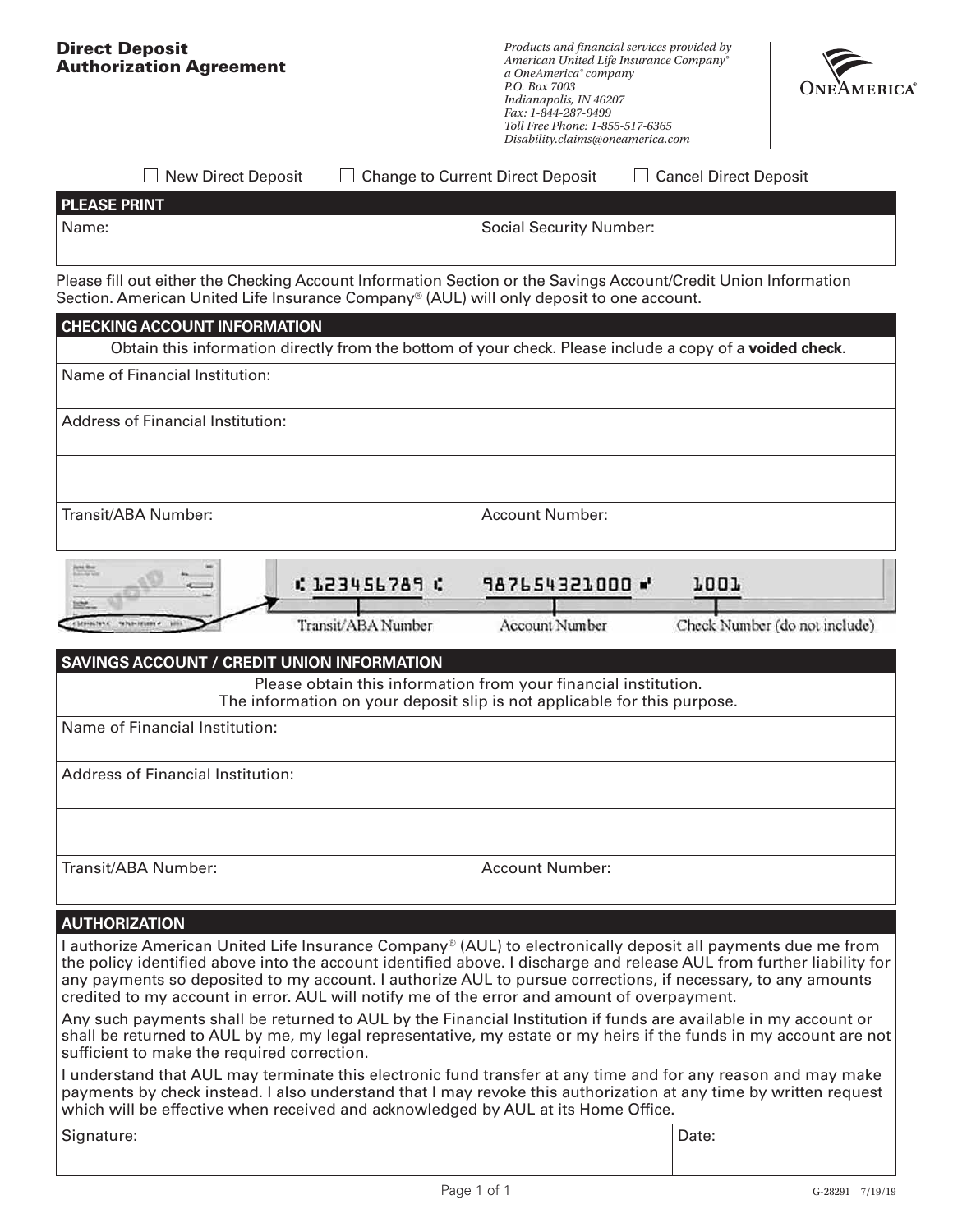*Products and financial services provided by American United Life Insurance Company® a OneAmerica® company P.O. Box 7003 Indianapolis, IN 46207 Fax: 1-844-287-9499 Toll Free Phone: 1-855-517-6365 Disability.claims@oneamerica.com*



In the state of California, the following are hereby defined as unfair methods of competition and unfair and deceptive acts or practices in the business of insurance:

California Insurance Code 790.03

- **(h)** Knowingly committing or performing with such frequency as to indicate a general business practice any of the following unfair claims settlement practices:
- (1) Misrepresenting to claimants pertinent facts or insurance policy provisions relating to any coverages at issue.
- (2) Failing to acknowledge and act reasonably promptly upon communications with respect to claims arising under insurance policies.
- (3) Failing to adopt and implement reasonable standards for the prompt investigation and processing of claims arising under insurance policies.
- (4) Failing to affirm or deny coverage of claims within a reasonable time after proof of loss requirements have been completed and submitted by the insured.
- (5) Not attempting in good faith to effectuate prompt, fair, and equitable settlements of claims in which liability has become reasonably clear.
- (6) Compelling insureds to institute litigation to recover amounts due under an insurance policy by offering substantially less than the amounts ultimately recovered in actions brought by the insureds, when the insureds have made claims for amounts reasonably similar to the amounts ultimately recovered.
- (7) Attempting to settle a claim by an insured for less than the amount to which a reasonable person would have believed he or she was entitled by reference to written or printed advertising material accompanying or made part of an application.
- (8) Attempting to settle claims on the basis of an application that was altered without notice to, or knowledge or consent of, the insured, his or her representative, agent, or broker.
- (9) Failing, after payment of a claim, to inform insureds or beneficiaries, upon request by them, of the coverage under which payment has been made.
- (10) Making known to insureds or claimants a practice of the insurer of appealing from arbitration awards in favor of insureds or claimants for the purpose of compelling them to accept settlements or compromises less than the amount awarded in arbitration.
- (11) Delaying the investigation or payment of claims by requiring an insured, claimant, or the physician of either, to submit a preliminary claim report, and then requiring the subsequent submission of formal proof of loss forms, both of which submissions contain substantially the same information.
- (12) Failing to settle claims promptly, where liability has become apparent, under one portion of the insurance policy coverage in order to influence settlements under other portions of the insurance policy coverage.
- (13) Failing to provide promptly a reasonable explanation of the basis relied on in the insurance policy, in relation to the facts or applicable law, for the denial of a claim or for the offer of a compromise settlement.
- (14) Directly advising a claimant not to obtain the services of an attorney.
- (15) Misleading a claimant as to the applicable statute of limitations.
- (16) Delaying the payment or provision of hospital, medical, or surgical benefits for services provided with respect to acquired immune deficiency syndrome or AIDS-related complex for more than 60 days after the insurer has received a claim for those benefits, where the delay in claim payment is for the purpose of investigating whether the condition preexisted the coverage. However, this 60-day period shall not include any time during which the insurer is awaiting a response for relevant medical information from a health care provider.
- **(i)** Canceling or refusing to renew a policy in violation of Section 676.10.
- **(j)** Holding oneself out as representing, constituting or otherwise providing services on behalf of the California Health Benefit Exchange established pursuant to Section 100500 of the Government Code without a valid agreement with the California Health Benefit Exchange to engage in those activities.

In addition to Section 790.03 of the Insurance Code, Fair Claims Settlement Practices Regulations govern how insurance claims must be processed in this state. These regulations are available at the Department of Insurance Internet Web site, www.insurance.ca.gov or by calling the department's consumer information line at 1-800-927-HELP (4357). You may also obtain a copy of this law and these regulations free of charge from this insurer.